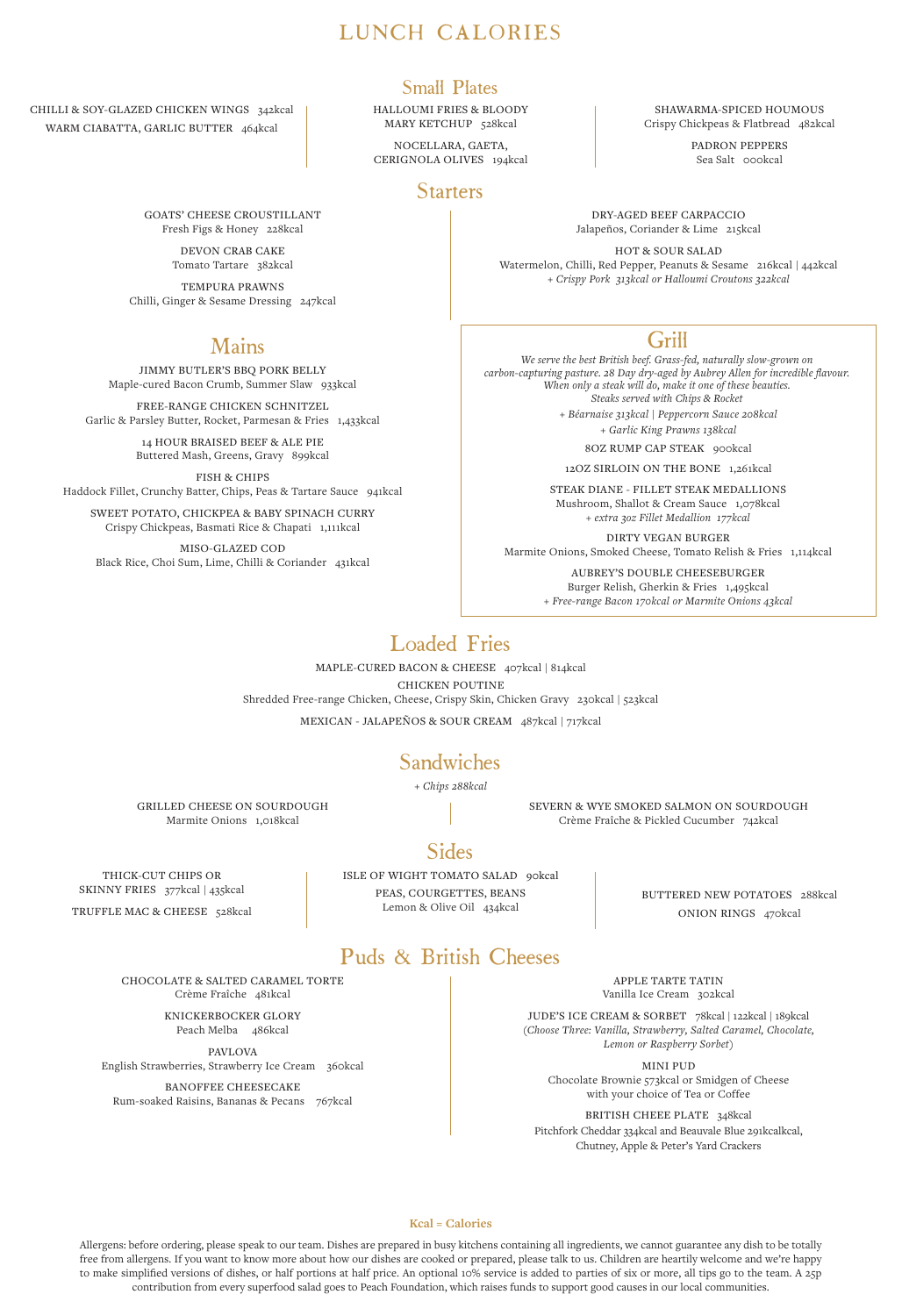## SUMMER CALORIES

#### Small Plates

HALLOUMI FRIES & BLOODY MARY KETCHUP 528kcal NOCELLARA, GAETA, CERIGNOLA OLIVES 194kcal

#### **Starters**

SHAWARMA-SPICED HOUMOUS Crispy Chickpeas & Flatbread 482kcal

> PADRON PEPPERS Sea Salt 000kcal

DRY-AGED BEEF CARPACCIO Jalapeños, Coriander & Lime 215kcal

HOT & SOUR SALAD Watermelon, Chilli, Red Pepper, Peanuts & Sesame 216kcal | 442kcal *+ Crispy Pork 313kcal or Halloumi Croutons 322kcal*

### Grill

*We serve the best British beef. Grass-fed, naturally slow-grown on carbon-capturing pasture. 28 Day dry-aged by Aubrey Allen for incredible flavour. When only a steak will do, make it one of these beauties. Steaks served with Chips & Rocket + Béarnaise 313kcal | Peppercorn Sauce 208kcal*

*+ Garlic King Prawns 138kcal*

8OZ RUMP CAP STEAK 900kcal 12OZ SIRLOIN ON THE BONE 1,261kcal

STEAK DIANE - FILLET STEAK MEDALLIONS Mushroom, Shallot & Cream Sauce 1,078kcal *+ extra 3oz Fillet Medallion 177kcal*

DIRTY VEGAN BURGER Marmite Onions, Smoked Cheese, Tomato Relish & Fries 1,114kcal

> AUBREY'S DOUBLE CHEESEBURGER Burger Relish, Gherkin & Fries 1,495kcal *+ Free-range Bacon 170kcal or Marmite Onions 43kcal*

### Loaded Fries

MAPLE-CURED BACON & CHEESE 407kcal | 814kcal CHICKEN POUTINE Shredded Free-range Chicken, Cheese, Crispy Skin, Chicken Gravy 230kcal | 523kcal MEXICAN - JALAPEÑOS & SOUR CREAM 487kcal | 717kcal

### **Sides**

ISLE OF WIGHT TOMATO SALAD 90kcal PEAS, COURGETTES, BEANS Lemon & Olive Oil 434kcal

ONION RINGS 470kcal

BUTTERED NEW POTATOES 288kcal

### Puds & British Cheeses

CHOCOLATE & SALTED CARAMEL TORTE Crème Fraîche 481kcal KNICKERBOCKER GLORY

GOATS' CHEESE CROUSTILLANT Fresh Figs & Honey 228kcal DEVON CRAB CAKE Tomato Tartare 382kcal TEMPURA PRAWNS Chilli, Ginger & Sesame Dressing 247kcal

JIMMY BUTLER'S BBQ PORK BELLY Maple-cured Bacon Crumb, Summer Slaw 933kcal FREE-RANGE CHICKEN SCHNITZEL Garlic & Parsley Butter, Rocket, Parmesan & Fries 1,433kcal 14 HOUR BRAISED BEEF & ALE PIE Buttered Mash, Greens, Gravy 899kcal FISH & CHIPS Haddock Fillet, Crunchy Batter, Chips, Peas & Tartare Sauce 941kcal SWEET POTATO, CHICKPEA & BABY SPINACH CURRY Crispy Chickpeas, Basmati Rice & Chapati 1,111kcal MISO-GLAZED COD Black Rice, Choi Sum, Lime, Chilli & Coriander 431kcal

Mains

CHILLI & SOY-GLAZED CHICKEN WINGS 342kcal WARM CIABATTA, GARLIC BUTTER 464kcal

> THICK-CUT CHIPS OR SKINNY FRIES 377kcal | 435kcal TRUFFLE MAC & CHEESE 528kcal

> > Peach Melba 486kcal

PAVLOVA English Strawberries, Strawberry Ice Cream 360kcal BANOFFEE CHEESECAKE Rum-soaked Raisins, Bananas & Pecans 767kcal

APPLE TARTE TATIN Vanilla Ice Cream 302kcal

JUDE'S ICE CREAM & SORBET 78kcal | 122kcal | 189kcal *(Choose Three: Vanilla, Strawberry, Salted Caramel, Chocolate, Lemon or Raspberry Sorbet)*

MINI PUD Chocolate Brownie 573kcal or Smidgen of Cheese with your choice of Tea or Coffee

BRITISH CHEEE PLATE 348kcal Pitchfork Cheddar 334kcal and Beauvale Blue 291kcal, Chutney, Apple & Peter's Yard Crackers

#### **Kcal = Calories**

Allergens: before ordering, please speak to our team. Dishes are prepared in busy kitchens containing all ingredients, we cannot guarantee any dish to be totally free from allergens. If you want to know more about how our dishes are cooked or prepared, please talk to us. Children are heartily welcome and we're happy to make simplified versions of dishes, or half portions at half price. An optional 10% service is added to parties of six or more, all tips go to the team. A 25p contribution from every superfood salad goes to Peach Foundation, which raises funds to support good causes in our local communities.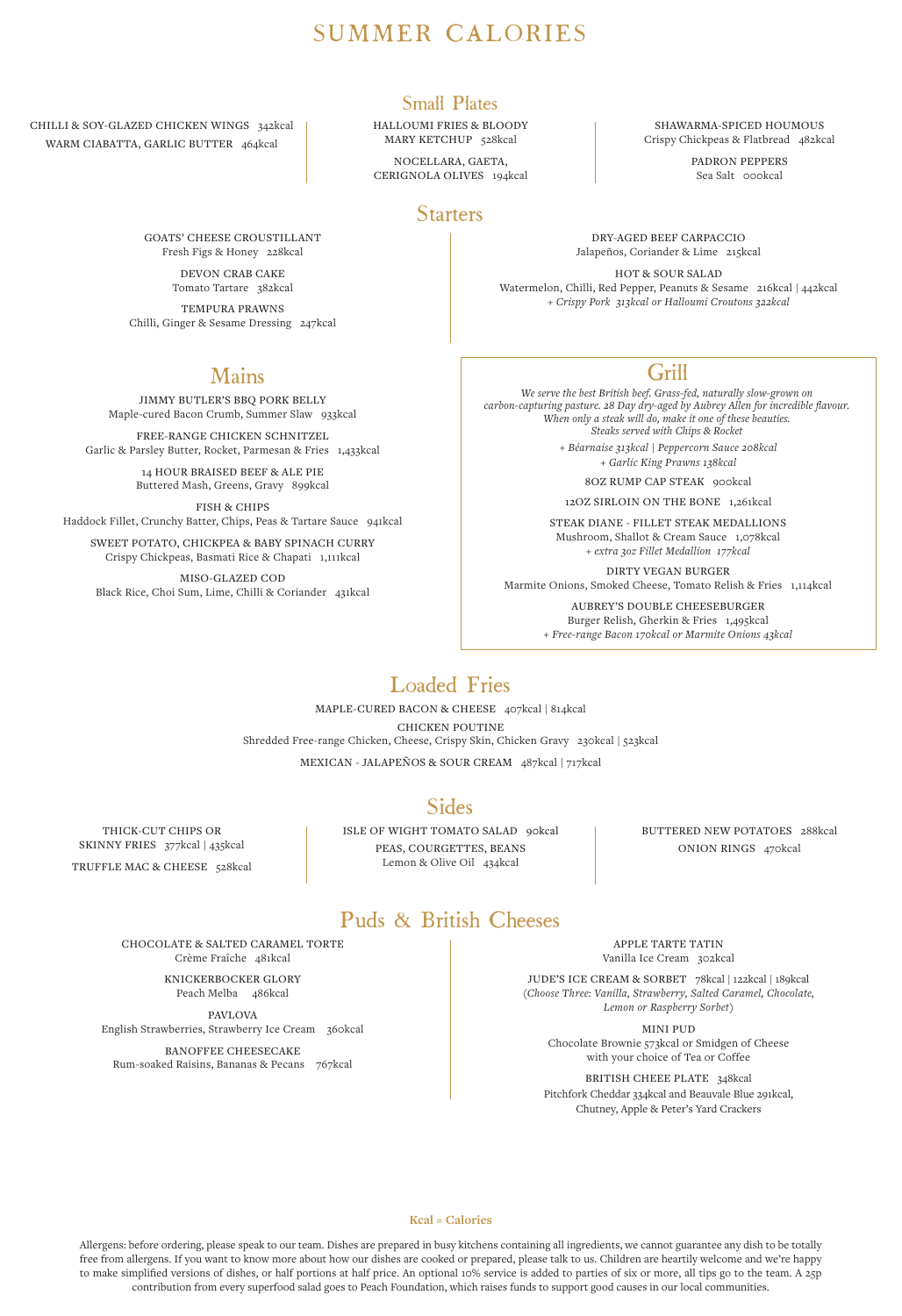# PUDDING CALORIES

### SummerPuddings

CHOCOLATE & SALTED CARAMEL TORTE Crème Fraîche 481kcal

KNICKERBOCKER GLORY Peach Melba 486kcal

PAVLOVA English Strawberries, Strawberry Ice Cream 360kcal

BANOFFEE CHEESECAKE Rum-soaked Raisins, Bananas & Pecans 767kcal

APPLE TARTE TATIN Vanilla Ice Cream 301kcal

JUDE'S ICE CREAM & SORBET 78kcal | 122kcal | 189kcal *(Choose Three: Vanilla, Strawberry, Salted Caramel, Chocolate, Lemon or Raspberry Sorbet)*

MINI PUD Chocolate Brownie 573kcal or Smidgen of Cheese with your choice of Tea or Coffee

BRITISH CHEESE PLATE Pitchfork Cheddar 334kcal & Beauvale Blue 291kcal, Chutney, Apple & Peter's Yard Crackers 348kcal

## Hot Drinks

Our speciality coffee is Union Hand-Roasted's Revelation blend of beans from small-scale co-operatives in Peru and Honduras. Served with semi-skimmed milk. Swap dairy milk for soya or oat for 30p. Decaf tea and coffee also available.

DOUBLE ESPRESSO 44kcal AMERICANO, CORTADO 93kcal | 46kcal CAPPUCCINO 173kcal FLAT WHITE 141kcal LATTE 177kcal HOT CHOCOLATE 265kcal LUXURY HOT CHOCOLATE 355kcal A POT OF PROPER YORKSHIRE TEA 80kcal A POT OF TWININGS TEA 44kcal *Earl Grey, Green Tea, Peppermint, Lemon & Ginger, Camomile & Honey, Spicy Chai* FRESH MINT TEA 45kcal

**Kcals = Calories**

Allergens: before ordering, please speak to our team. Dishes are prepared in busy kitchens containing all ingredients, we cannot guarantee<br>any dish to be totally free from allergens. If you want to know more about how our Children are heartily welcome and we're happy to make simplified versions of dishes, or half portions at half price. An optional 10% service is added to parties of six or more, all tips go to the team.